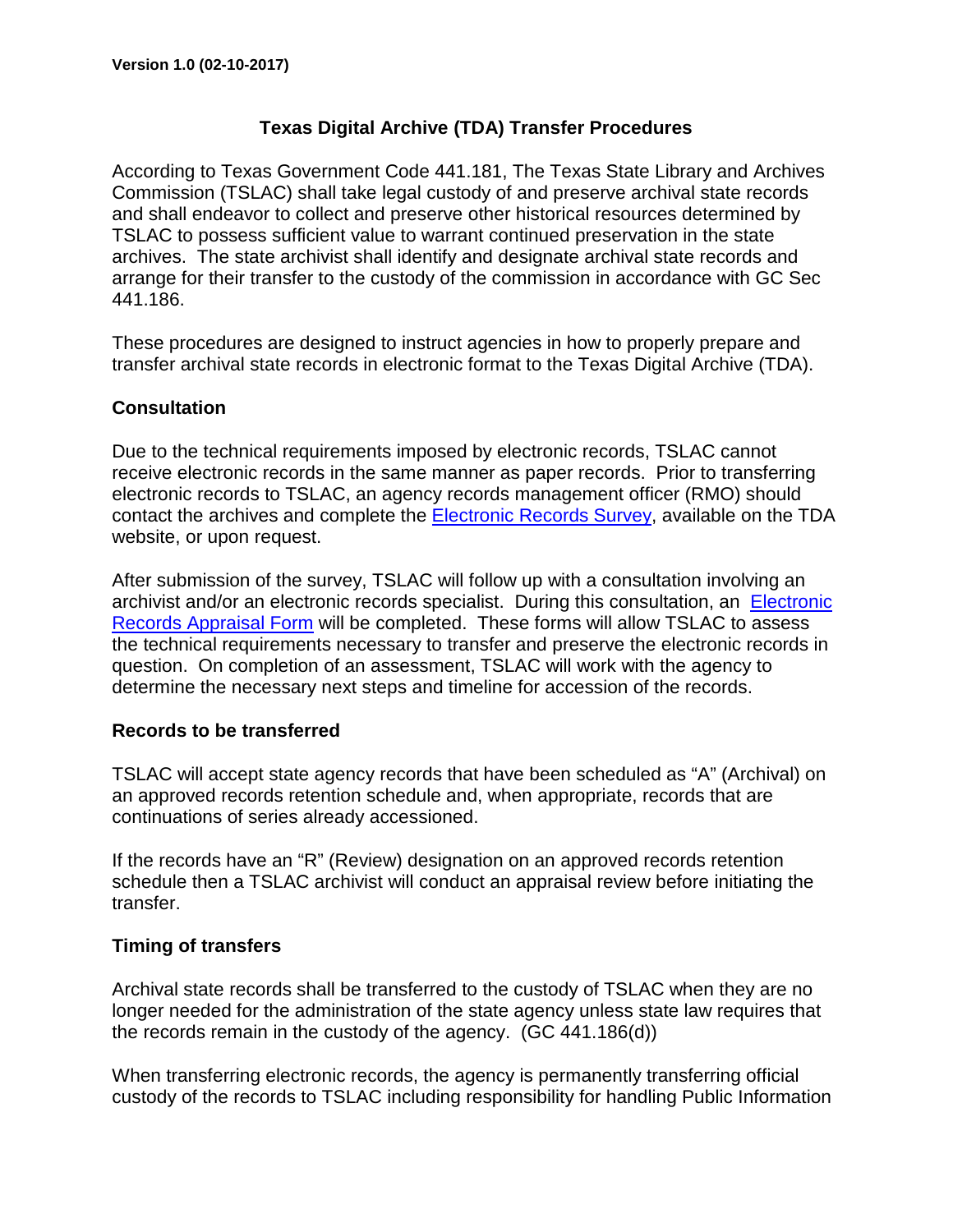Act (PIA) requests. The agency should identify any restrictions on access to information contained in the records and cite the appropriate section of the Texas Public Information Act (GC Chapter 552), or other laws and statutes.

Each agency is responsible for ensuring the integrity of the records (see "Protecting integrity of records" section below) it transfers on physical media to TSLAC. For records transferred by a media-less method (SFTP, as an email attachment, downloaded from the Internet, etc.), TSLAC shall work with the agency to ensure integrity and security of the records during the transfer process. Each state agency shall transfer electronic records to TSLAC promptly in accordance with the agency's records retention schedule.

#### **Temporary retention of copy**

The agency should retain all copies of any permanent electronic records transferred to TSLAC until it receives from TSLAC that the transfer was successful and that TSLAC has assumed responsibility for continuing preservation of the records.

#### **Transfer documentation**

The details of the transfer will be covered in consultation phase with the agency and TSLAC agreeing upon the documentation needed to accompany the records and the method of transfer.

The agency must include a manifest or inventory of what is contained in the transfer down to the folder level. (An item level description is desirable but not necessary.)

- The manifest must include total number of folders, files, and total size (in MB, GB, TB) of the entire transfer.
- The inventory must indicate the quantity of media (# of disks), and a directory listing on each media item.
- The manifest must be included as a plain text (.txt) file on the transfer media. If the transfer includes multiple media (i.e. several discs) then each media should contain a text file manifest of the contents it contains.
- Any other documentation adequate to identify, service, and interpret the permanent electronic records should be included.
- A checksum digest of all the files in the transfer (see below).

## **Transfer Methods**

As part of the consultation, TSLAC and the agency will agree on the transfer method.

For the transfer of permanent records to TSLAC, the agency shall use only media that is sound and free from defects. Transfer methods may depend on the size of the transfer and number of files. Acceptable transfer methods include: